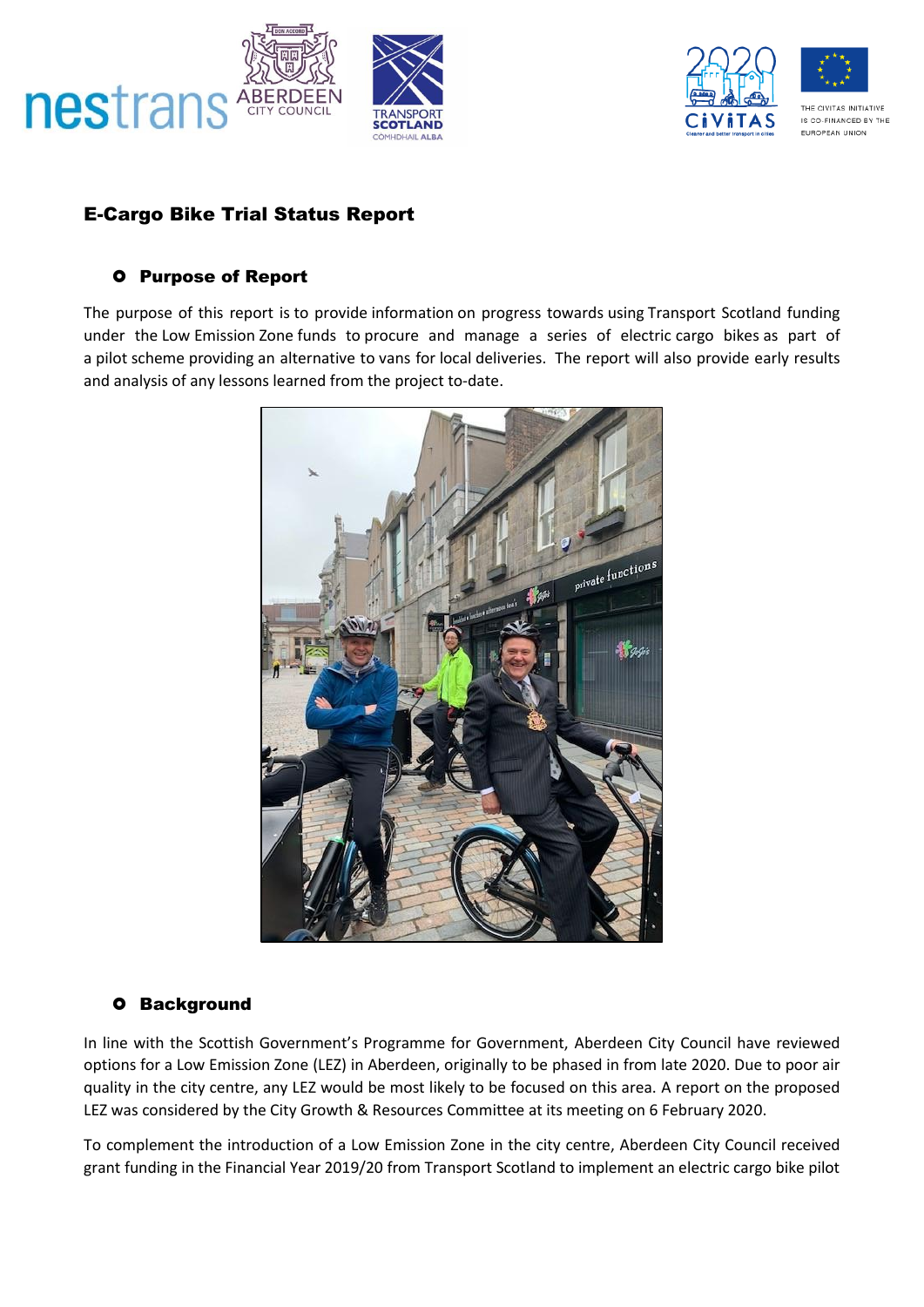



scheme with businesses in the city centre, to the value of £25,000. This scheme was planned to be run with multiple businesses currently operating vehicles within the city centre, with the intention of replacing at least one vehicle with an e-cargo bike.

Following agreement with Aberdeen City Council and Transport Scotland, Nestrans took the lead on the procurement and management of the project, due in part to the project complementing the actions contained within the Nestrans' Freight Distribution Strategy, which formed part of the Civitas Portis project that Nestrans was a partner in.

The grant funding covered the cost of six electrically-powered cargo bikes, a five-year maintenance plan and all related spare parts and accessories. Training was planned to be organised through Sustrans and would have been covered by Civitas Portis funding as part of the realisation of the Distribution Strategy.

The aim of this project is to demonstrate that electric cargo bikes can be a viable alternative to small vans, and to demonstrate the significant impact that even a small fleet of bikes can have on emissions in Aberdeen.

This report details the outcomes of the project along with any challenges and successes that have been observed within the first six months since procurement. Following the first year of the pilot, reporting will consider the benefits both to businesses and the environment and consideration given as to future years' use, depending on the success of the pilot and the bikes remaining in good condition.

It should be noted that at its outset this project was the first of its kind in Scotland, although short-term trials of cargo bikes were available through Sustrans. As such, this has been a valuable learning opportunity given the limited range of examples that could be used to benefit the project and the requirement to critically assess the practicalities of what is a relatively new mode of cargo transport in the UK.

### **O** Procurement

Before procurement could proceed there was a level of understanding that needed to be gained regarding the options for cargo bikes and the strengths and weaknesses of different models. Whilst Sustrans were invaluable in providing advice regarding different models and cargo bike styles, the specification sheet was intentionally open so as to encourage companies to quote for options that they felt would best suit our needs. It was decided that this was the best course of action given our limited experience versus the experience of the companies building and supplying the bikes. This led to a wider variety of options for consideration than we would have necessarily considered on our own, including options that were eventually chosen.

Given the small pool of electric cargo bike dealers that could feasibly deliver to the specification requested, it was decided that Nestrans would directly approach companies rather than have an open call for applications. This was also due to the niche nature of the request not necessarily suiting the open tender process. The majority of the companies approached were those recommended by Sustrans, although others were added. Nestrans approached 12 companies for quotes and received 11 returns.

The bikes quoted included a mixture of three-wheeled trikes and extended length cargo bikes of varying sizes and configurations. Much of the process involved identifying what specification would best suit the needs of the project, given that the bikes needed to be suitable for a range of different purposes. Due to the variety in quotes, it was difficult to make direct comparisons between them, given that there were few options that were like-for-like. However, it was possible to compare groups of specification. The quotes were split into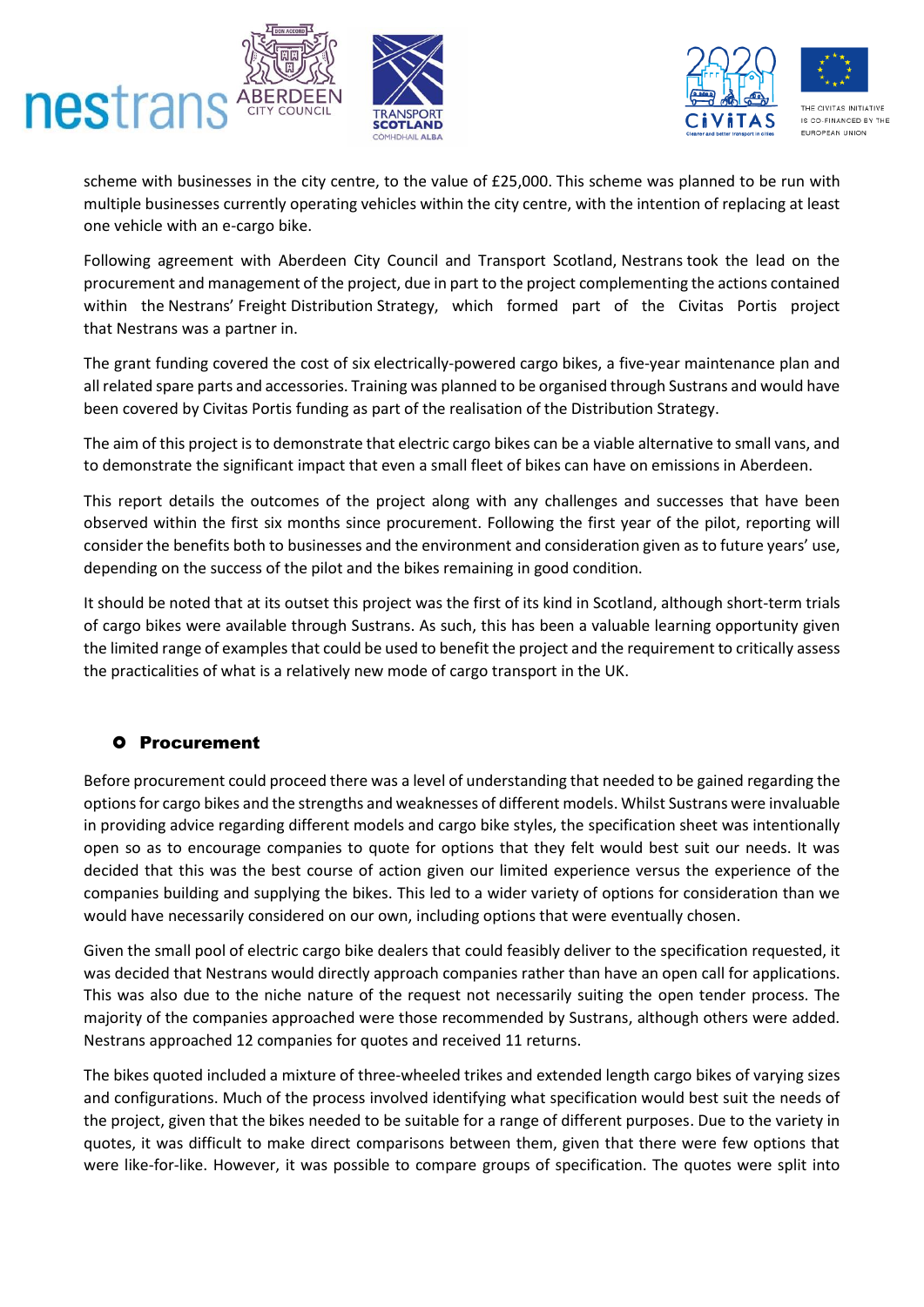



'extra-large', 'three-wheeled trikes' and 'two-wheeled bikes'. It was determined that a mix of three-wheeled trikes and two-wheeled bikes would represent best value for money whilst also providing versatility for use.

Whilst Nestrans led on the procurement of the bikes, ownership of the bikes has remained with Aberdeen City Council.

There were a number of risks that were considered prior to procurement taking place. Whilst most were mitigated, the impact of Covid was not fully appreciated prior to the project beginning.

One of the key challenges in undertaking procurement was that the business operating models of the cargo bike suppliers were not always compatible with public sector processes. Due to this there was a limited pool of companies that could be used due to many smaller businesses requiring payment upfront to fund the construction of the bikes. This was due to some of the suppliers who also manufactured the bikes, particularly prevalent in mainland Europe, building bikes to order rather than having a stock available for sale.

Due to the 'built to order' nature of cargo bike suppliers, this also led to challenges with ensuring that the timescales for the procurement could be met. With the funding secured in January, it was found that the timeperiod between January and the end of March was tight to be able to procure and take delivery of the bikes. Whilst this was taken into consideration and the ability of companies to be able to deliver the bikes by the end of March was a factor outlined in the specification, by the time Nestrans and Aberdeen City Council had fully researched and considered all of the models available, waitlists had become an issue for some suppliers, meaning that they could no longer be considered. This was likely the biggest constraint in procurement and did affect decision-making in which suppliers to work with for the project.

The impact of coronavirus further complicated the procurement process as delays to orders and the closure of manufacturing in mainland Europe led to the suppliers chosen for the project being unable to deliver the bikes within the required timescales. Whilst an extension to the timescales was requested given the unprecedented situation, this was not granted given that the funds needed to be spent by the end of the financial year. It had previously been agreed that Nestrans would purchase the bikes and charge the cost back to Aberdeen City Council, who had received the funding from Transport Scotland. However, given the delays to procurement caused by the impact of the coronavirus and the inability to extend the funding beyond the end of the financial year, it was decided that the funding would be awarded on the evidence of the purchase order, with Aberdeen City Council transferring the awarded funds to Nestrans before Nestrans had received the bikes or the invoices.

This has proven to be problematic as, whilst the bikes were eventually received and in order, not all items from the order have been able to be delivered due to continuing issues with manufacturing from the suppliers. This is primarily for spares that were procured along with the bikes so as to reduce the need for further spending in future years. In addition, once the bikes were received it was discovered that some of the items included in the purchase order were not compatible with the bikes and so had to be changed. Both of these have led to a discrepancy between what Nestrans has paid for and what Aberdeen City Council was funded for. If there had been some flexibility in the procurement arrangements due to the impact of coronavirus, these issues could have been mitigated.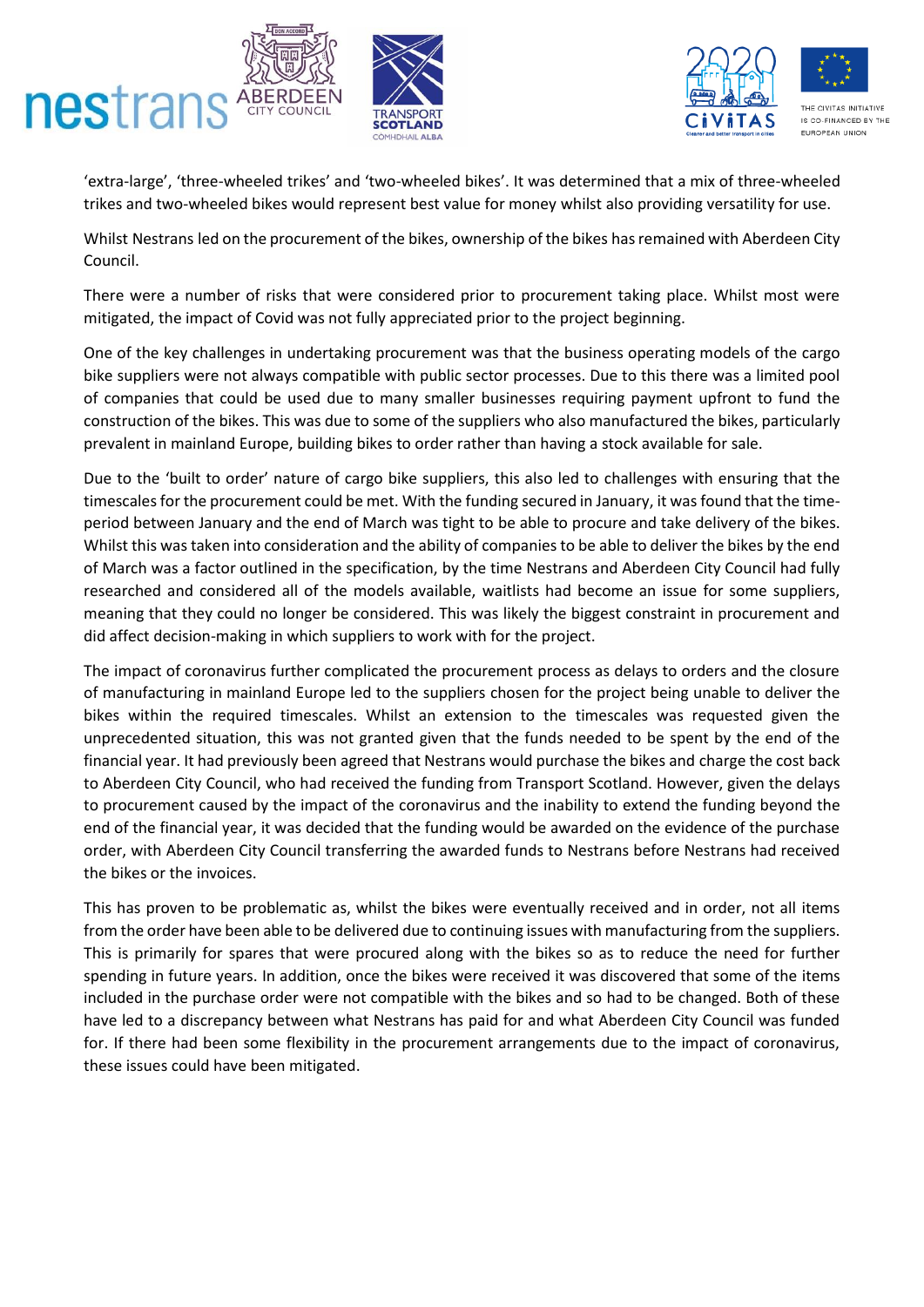

COUNCIL

nestrans







#### **O** Application Process and Marketing

A number of businesses and business organisations were approached prior to the launch of the application period to determine interest in the pilot scheme. The application process was launched in March along with an accompanying web page for advertising the pilot through the Nestrans website. The Federation of Small Businesses (FSB) and Aberdeen Inspired helped to advertise the pilot more widely through their members to encourage interest in the scheme. Whilst there was positive feedback from companies interested in applying to be part of the project, Covid appears to have had a significant impact on the success of the scheme in 2020.

Limited interest in the scheme was identified as a significant risk to the project during procurement. To mitigate this, two types of bike were made available to increase the versatility of the bikes as well as offer an option that would be less daunting for riders not used to the two-wheeled cargo bikes. In addition, interest in the scheme was gauged through the procurement process and both FSB and Aberdeen Inspired were approached for their advice regarding which styles of bike would be of most use to businesses in Aberdeen. The pilot was also advertised before the application process was opened so that interest could be gauged. Before lockdown it looked likely that the project would have a good variety of applications and may have been oversubscribed. To accommodate for this, the application questions were designed to help assess which applications would best meet the needs of the project, with companies rated accordingly depending on if they were planning on replacing a vehicle with a bike, planned to use the bike regularly and did not already have use of a cargo bike.

Businesses taking part in the pilot have the opportunity to trial one or more e-cargo bikes for a period of up to one year. They are not expected to cover any costs relating to the routine maintenance or use of the cargo bike, but are to be responsible for the safety and security of the bikes, users and cargo. Businesses are also expected to complete monthly monitoring returns relating to their use and experiences of using the bikes. All of this is made clear within the guidance made available to businesses before they apply.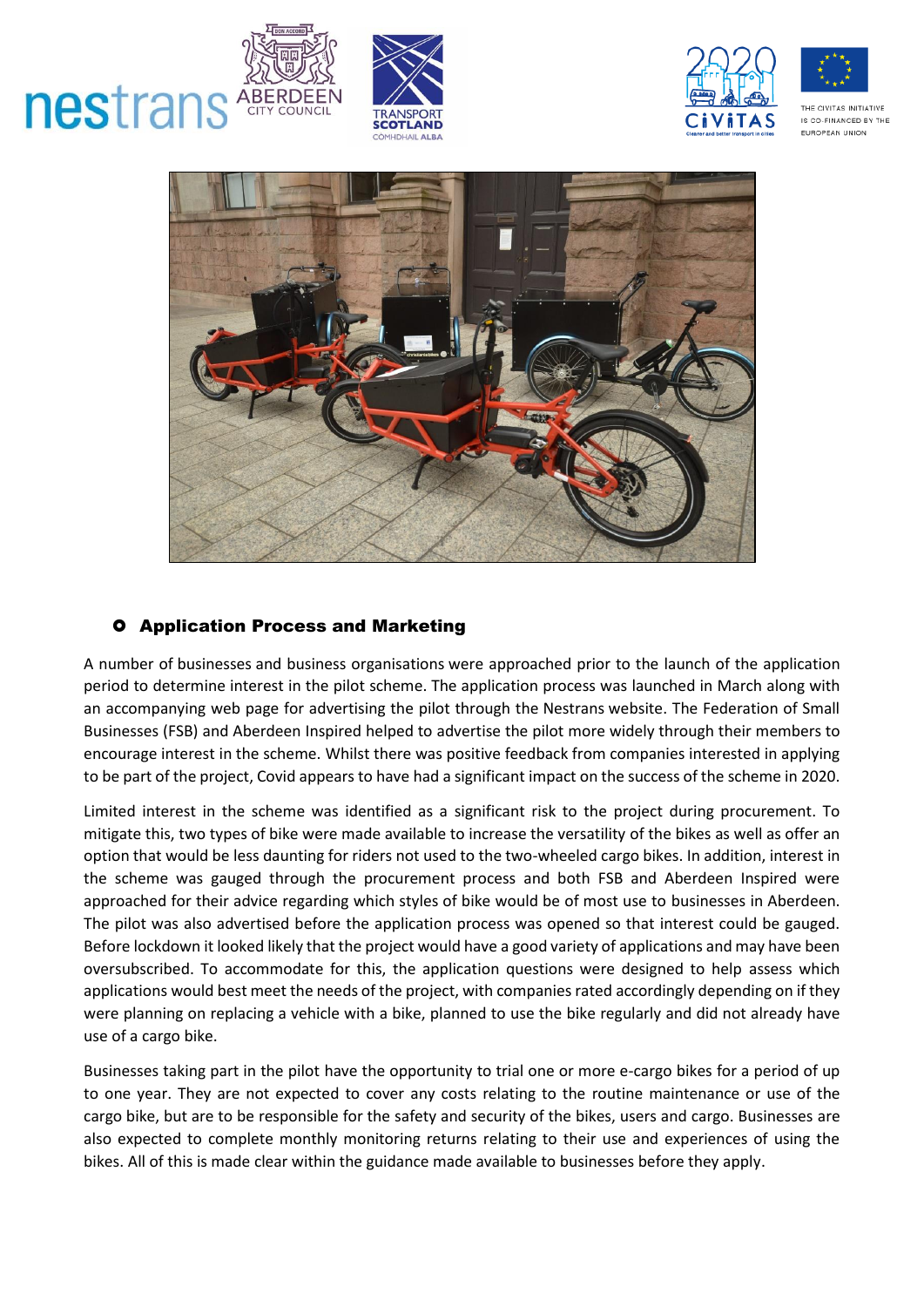



One of the original aims of the project was to encourage businesses taking part in the trial to consider purchasing their own e-cargo bikes if it was deemed suitable for their business needs.

One of the key considerations of the project was the development of the terms that would constitute the agreement with businesses. It was determined that this should be comprehensive but not onerous. Whilst there were no direct comparisons that could be used as a basis, the terms of agreement used by Sustrans for their business trials, and by Home Energy Scotland for their e-bike trials were used to shape the content of the agreement and understand what should be included. As the agreements were initially made on a shortterm basis due to Covid-19, learnings from the early stages of the project were used to further refine the terms for the long-term agreements.

In addition, a monitoring sheet was developed to track the usage of the bikes and details users' experience of them. This was also revised following initial feedback on the project.

### **O** Impact of Covid-19 on Success of the Project

As noted above, Covid-19 has had a significant impact on the process and has affected each stage of the project to-date. It is anticipated that this will continue to be a risk into 2021 and could present further risks to the viability of the project moving forward. As such, it has been important to remain flexible with the project to meet the objective.

Whilst procurement was not initially affected by Covid-19, the closure of manufacturing in mainland Europe impacted on delivery times as both types of cargo bike were delayed due to issues in the supply chain. Due to this disruption, whilst the bikes were delivered, they were unable to be delivered before the cut off date for funding. Due to this and following agreement from Transport Scotland, Nestrans was required to invoice and receive funds from Transport Scotland, via Aberdeen City Council, before the items were received. This has led to ongoing issues due to some items having never become available since the lockdown and therefore have never been received. These have not been invoiced for by the suppliers, but do remain outstanding between Nestrans, Aberdeen City Council and Transport Scotland.

In addition, due to the lockdown it was not possible to offer training on the use of the bikes. This was originally due to be a prerequisite to ensure that riders were confident and safe in their use of the bikes. However, this does not appear to have proven a deterrent in businesses using the bikes as all who have agreed to pilot the bikes have found them to be quick to master.

One downside of not being able to offer the training is that the 'coaster braking' system on the trikes is unusual for most bike users in the UK. One company using this style of bike have potentially caused excess wear of the front brakes due to an overreliance on the front brake, rather than using the coaster brake in the pedals. This could be due to limited confidence in the use of the coaster brake system, however whether this would have been mitigated through training is unknown given that multiple riders use that bike.

The UK lockdown coincided with the launch of the pilot, taking place within a week of the application window opening. This had significant impacts on the success of the project to-date. The rules regarding usage of the bikes being restricted to Aberdeen city centre were relaxed and agreements were made on a rolling monthly basis to encourage uptake from businesses that were unable to make long-term decisions.

In the early period of lockdown, there was increased interest in the bikes as a delivery vehicle for companies who were unable to stay open, including cafes and restaurants in particular. However, given the uncertainty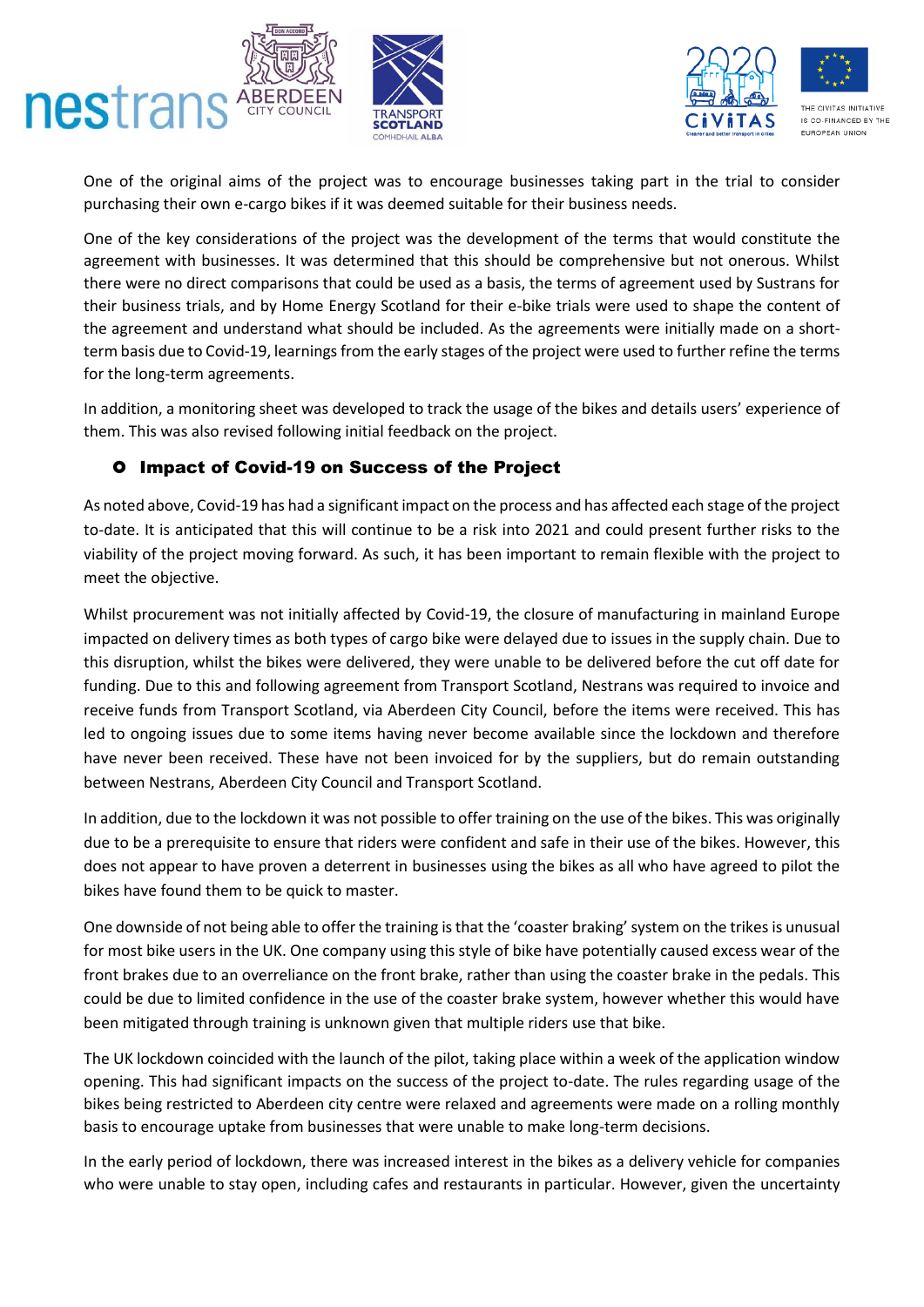



surrounding the pandemic and the lockdown restrictions, the translation from initial interest to completed applications was low. This was particularly evident when hospitality businesses were able to change their practices to allow for increased outdoor space, reducing the need for a dedicated delivery system and reducing the space that could be used for storing the bike.

Whilst there has been a slow uptake for the bikes, those who received a bike during the height of lockdown, to cope with the challenges lockdown had created, remained eligible and willing to keep the bike for the full year of the trial once lockdown had started to lift.

Another impact due to Covid-19 has been the management of the project. Due to competing demands as a result of the pandemic, support for the project has been a challenge. Storage of the bikes has also been a challenge due to the bikes taking longer to be loaned out.

### **O** Project Challenges

Whilst many of the challenges that have been faced so far in this project have been as a result of Covid-19, Nestrans have also faced challenges both in the management of the project as well as with the bikes themselves:

- With regards to management, as this was a first for both Nestrans and Aberdeen City Council, it took time to arrange the responsibilities for the project with regards to ownership, maintenance, storage and overall management. Whilst Nestrans would have been willing to take full responsibility for the project, this was not possible. Due to this, whilst Nestrans manages the project, Aberdeen City Council remain the owners of the bikes. This has caused some complications with regards to communication and associated responsibilities regarding different aspects of the pilot.
- Regarding the bikes, there have been additional challenges due to the majority of cargo bikes being European models. When choosing a model of bike and supplier, height was proven to be a consideration, with several bike brands not being suitable for shorter riders. In addition, upon receipt, the cargo trikes were discovered to utilise a 'coaster brake' system where the rear brakes are controlled using the pedals on the bike. This is not a common system used in the UK and posed an additional complication for encouraging new riders to the bikes. This braking system was not detailed in the quote as part of the procurement process so was unexpected. With hindsight, details of both the front and rear the brakes would be required for any further bikes that may be procured so as to avoid similar issues in the future.
- Similarly, issues with maintenance of the cargo bikes has surfaced, due to the European model of bike utilising a front brake system that is unfamiliar to the company that is maintaining the bikes. Whilst there are no issues with the braking system, in order to be able to get the bikes serviced locally, all bikes of that model will need to have their front brakes replaced, which will need to be at an additional cost to Nestrans.

### **O** Project Successes

Despite the challenges experienced due to Covid-19, there have been a number of successes in the project:

• Partly due to the impact of the lockdown, businesses who would have not otherwise considered a bike are now using one and can see this becoming a long-term addition to their business.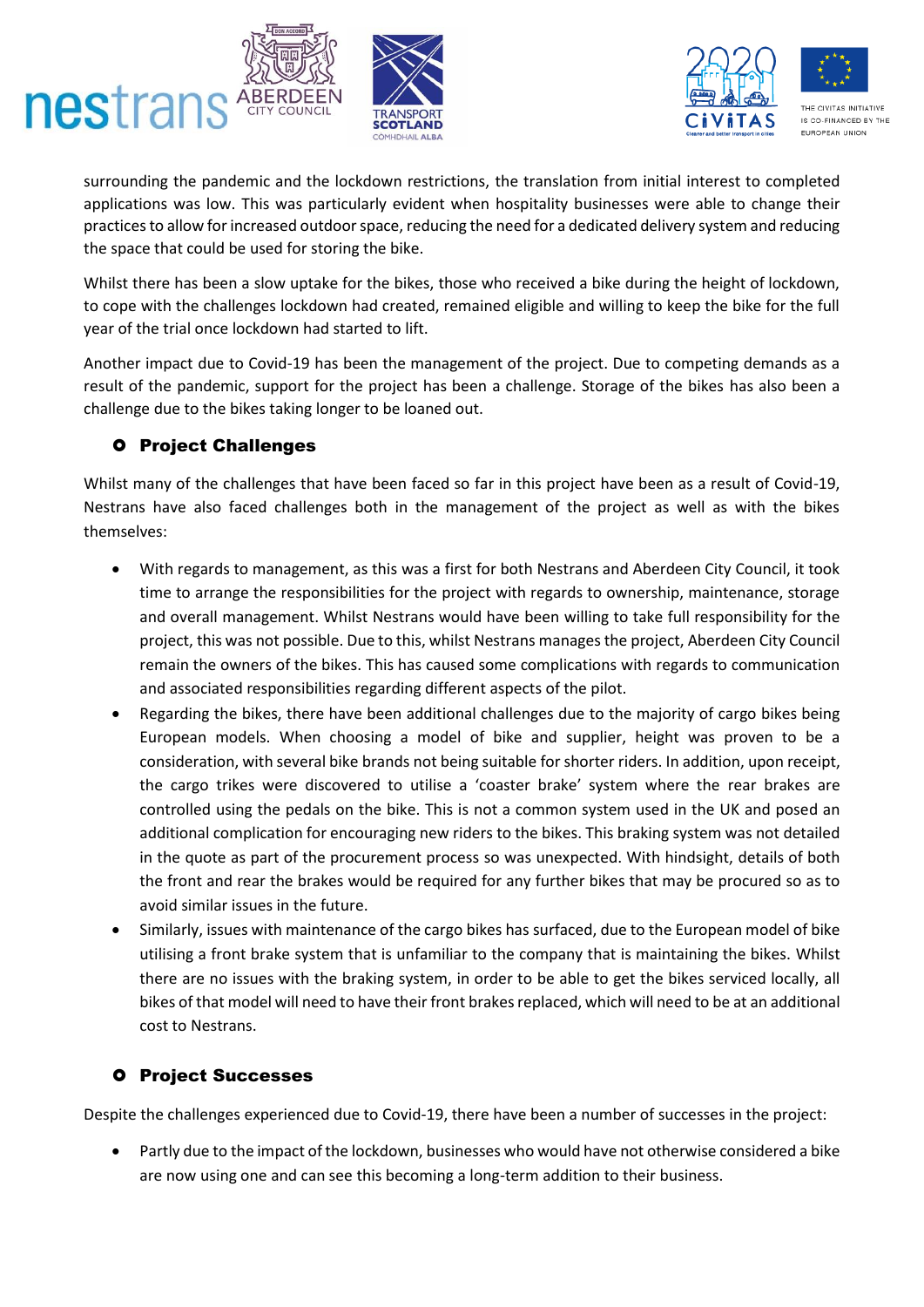



- All feedback from the users of the bikes has been overwhelmingly positive, with rider experiences detailing the joy they have felt being on the bikes and that, with regards to the trikes, some riders prefer them to the other options available for deliveries.
- Within the first three months of the project, which has utilised only three of the six bikes:
	- o Over 30kg of CO2 has been saved compared to using a small van for the same journeys;
	- o Over £51.00 of fuel has been saved compared to using a small van for the same journeys; and
	- o 575 miles has been ridden on the bikes, which may have otherwise been done in a motorised vehicle.



## Current Status of Project and Projections for 2020/2021

Since May, three of the bikes have been in regular use, with two being loaned in May and one in June. The companies using the bikes are:

- CFINE, who are using the Christiania e-cargo bike for food bank deliveries. The have multiple riders and average 87 miles a month;
- Poldinos, who are using the Riese and Muller e-cargo bike for 'cook at home' restaurant deliveries. They currently have one rider who averages 35 miles a month. This has reduced from 60 miles in the first month due to injury and a change in operating practices, so may not be representative of actual use moving forward; and
- Fargo's Cargo, who are using the Rise and Muller e-cargo bike for grocery deliveries on behalf of other companies. They have one rider who averages 105 miles a month.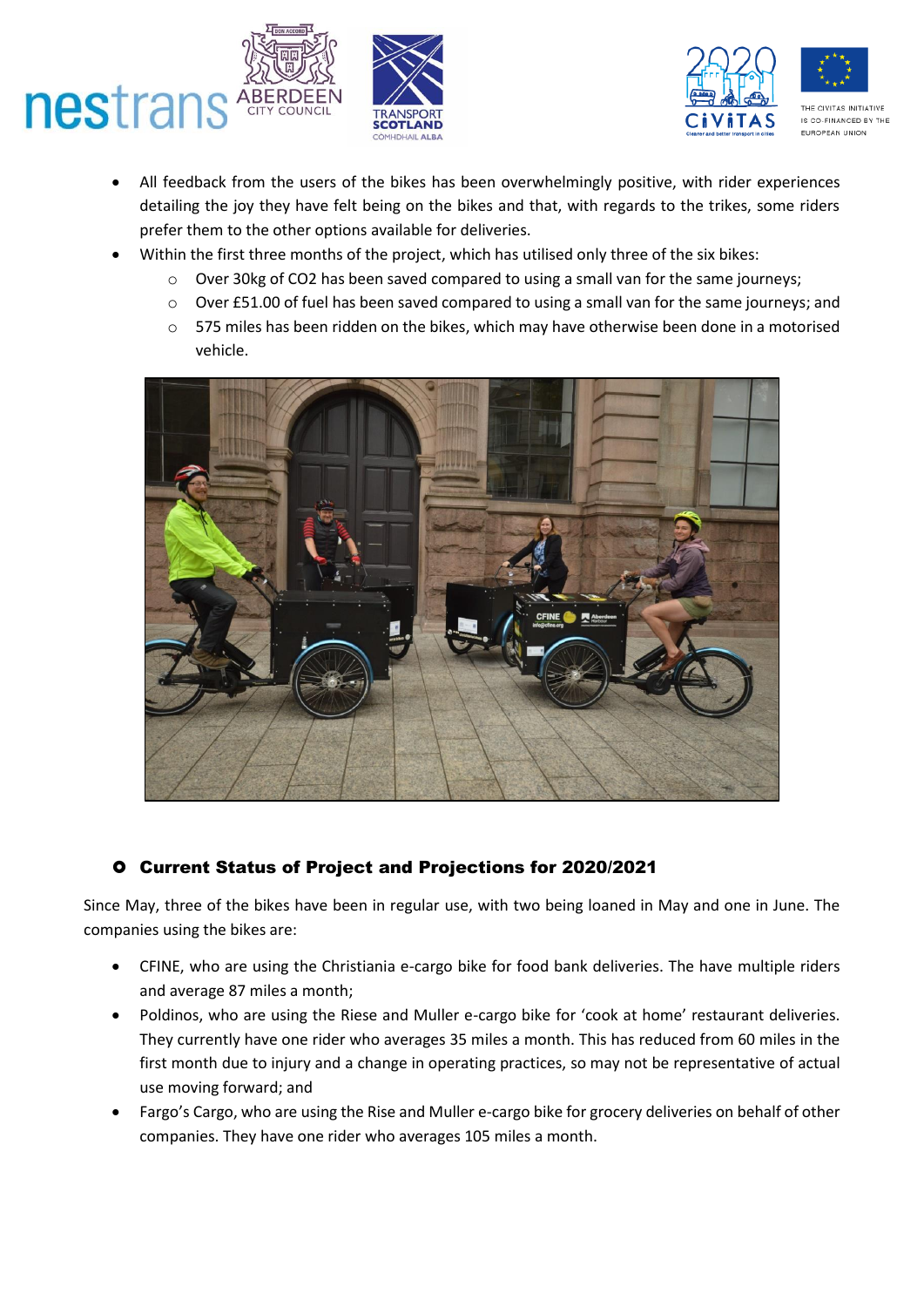



As of September, the Aberdeen City Council Countryside Rangers have been given loan of a Christiania e-cargo bike for use as a multi-purpose vehicle. This will be used to supplement and replace journeys otherwise done using their van or pick-up truck and will primarily be used for transport between sites, the transport of maintenance equipment and for school events.

As of September, one of the Christiania e-cargo bikes is not in use due to an issue with the brakes following servicing and potential overuse. This bike was on loan to CFINE, who are currently using another Christiania in the interim. One Christiania is still in storage at Tullos Depot.

Due to the requirement to replace the brakes on the Christianias so that they can be serviced locally, some bikes will require additional spend without ever having been used.

Whilst efforts are being made to find companies interested in trialling the two remaining bikes, it is becoming increasingly unlikely that this will happen before 2021 due to the move into autumn and winter. In addition, as long as Covid-19 remains a risk, the long-term viability of ensuring there are willing companies able to use the bikes is in question. This is disappointing as early indications suggest that the bikes are suitable for use in Aberdeen, are shown to have benefits and provide enjoyment for riders, and have significant potential for environmental and economic benefits.

It may be possible to mitigate this risk if the bikes were able to be offered on a one-year basis to businesses outside of Aberdeen.

### Lessons Learned

- Procurement of bikes would be easier with more flexibility in procurement processes, particularly due to the majority of the suppliers and manufacturers of electric cargo bikes being based in mainland Europe.
- Whilst it was anticipated that the two-wheeled cargo bike would be more difficult for companies to familiarise themselves with and would therefore be more difficult to encourage interest in, the opposite proved to be true. The learning curve for using the bikes was not seen as being a barrier to use by companies, whilst the larger size of the Christiania trikes has been a barrier to multiple companies due to difficulty in storage. Due to this, there has been more interest in the Riese and Muller bikes than the Christianias. If this project were to be repeated, it would be recommended that focus be placed on providing adequate two wheeled cargo bikes in a higher number than any larger model.
- Due to the challenges in gaining interest in the bikes, it would be recommended that any project start with a smaller number of bikes if possible and increase following an understanding of demand. Whilst there were encouraging levels of interest during the procurement process, throughout the project interest has often not translated into eligible applications. Whilst part of this is due to the impacts of Covid-19, it is understood that there will also be other barriers to businesses being willing or able to try a cargo bike, even when it is at no cost.
- Whilst dedicated training has not proven to be necessary to the project, following issues with the use of the Christiania, a full demonstration of the braking systems along with the opportunity for all users